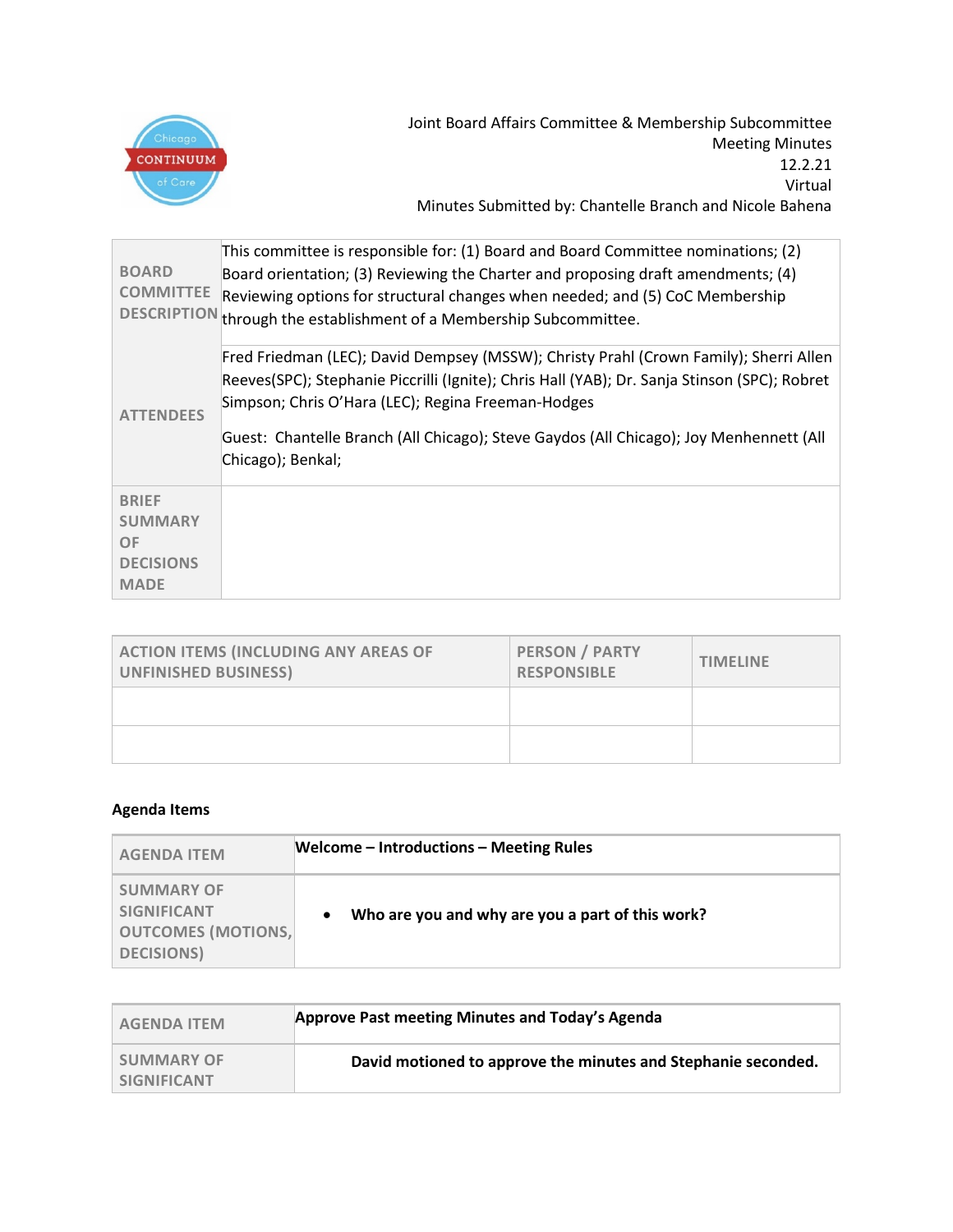| <b>OUTCOMES (MOTIONS,</b> |  |
|---------------------------|--|
| <b>DECISIONS</b>          |  |

| <b>AGENDA ITEM</b>                                                                         | 2022 CoC Board Slate                                                                                                                                                                                                                 |  |
|--------------------------------------------------------------------------------------------|--------------------------------------------------------------------------------------------------------------------------------------------------------------------------------------------------------------------------------------|--|
| <b>SUMMARY OF</b><br><b>SIGNIFICANT</b><br><b>OUTCOMES (MOTIONS,</b><br><b>DECISIONS</b> ) | CoC Board - Faith based Provider -<br>Coc Board - At Large, Cook County Health<br>Process for finalizing Slate for CoC Board and Executive Committee<br>The committees were not prepared to move forth on these<br>$\circ$<br>items. |  |

| <b>AGENDA ITEM</b>                                                                         | <b>Membership Dues and Benefits for 2022 (Voting item)</b>                                                                                                                                                                                                                                                                                                                                                                                                                                                                                                                                                                                                                                                                                                                                                                                                                                                                                                                                                                                                                                                                                                                                                                                                                                           |  |
|--------------------------------------------------------------------------------------------|------------------------------------------------------------------------------------------------------------------------------------------------------------------------------------------------------------------------------------------------------------------------------------------------------------------------------------------------------------------------------------------------------------------------------------------------------------------------------------------------------------------------------------------------------------------------------------------------------------------------------------------------------------------------------------------------------------------------------------------------------------------------------------------------------------------------------------------------------------------------------------------------------------------------------------------------------------------------------------------------------------------------------------------------------------------------------------------------------------------------------------------------------------------------------------------------------------------------------------------------------------------------------------------------------|--|
| <b>SUMMARY OF</b><br><b>SIGNIFICANT</b><br><b>OUTCOMES (MOTIONS,</b><br><b>DECISIONS</b> ) | Steve referenced the dues accumulating to about \$100K and<br>$\bullet$<br>will spend \$27K for Racial Equity Consultant.<br>He suggests that the finance committee consider a 1-<br>$\circ$<br>year hiatus on dues.<br>Steve says there is enough to sustain the board for<br>$\circ$<br>the next year.<br>Sherri referenced the dues going to SPC for HMIS training<br>component. She is not sure that is happening because the SPC<br>are paying out of pocket. Can the surplus of dues go towards<br>specific training in HMIS?<br>Steve referenced the feasibility of the training and<br>$\circ$<br>that it was hard to maintain and wasn't practical.<br>Sherri says the agencies don't get credit that have<br>$\circ$<br>paid dues.<br>Steph asked about the aspirational training that the<br>$\circ$<br>committee may want to offer to its members.<br>Joy mentioned the training provided by All Chicago.<br>Steve referenced the membership of CoC as communication<br>training<br>Dr. Stinson concern is how was the decision made not to<br>$\bullet$<br>provide the training. What minimal funding is there for SPC<br>providers to be trained?<br>Steve suggested having a conversation with Dr. Stinson and<br>$\bullet$<br>Sherri about the funding outside of the joint meeting. |  |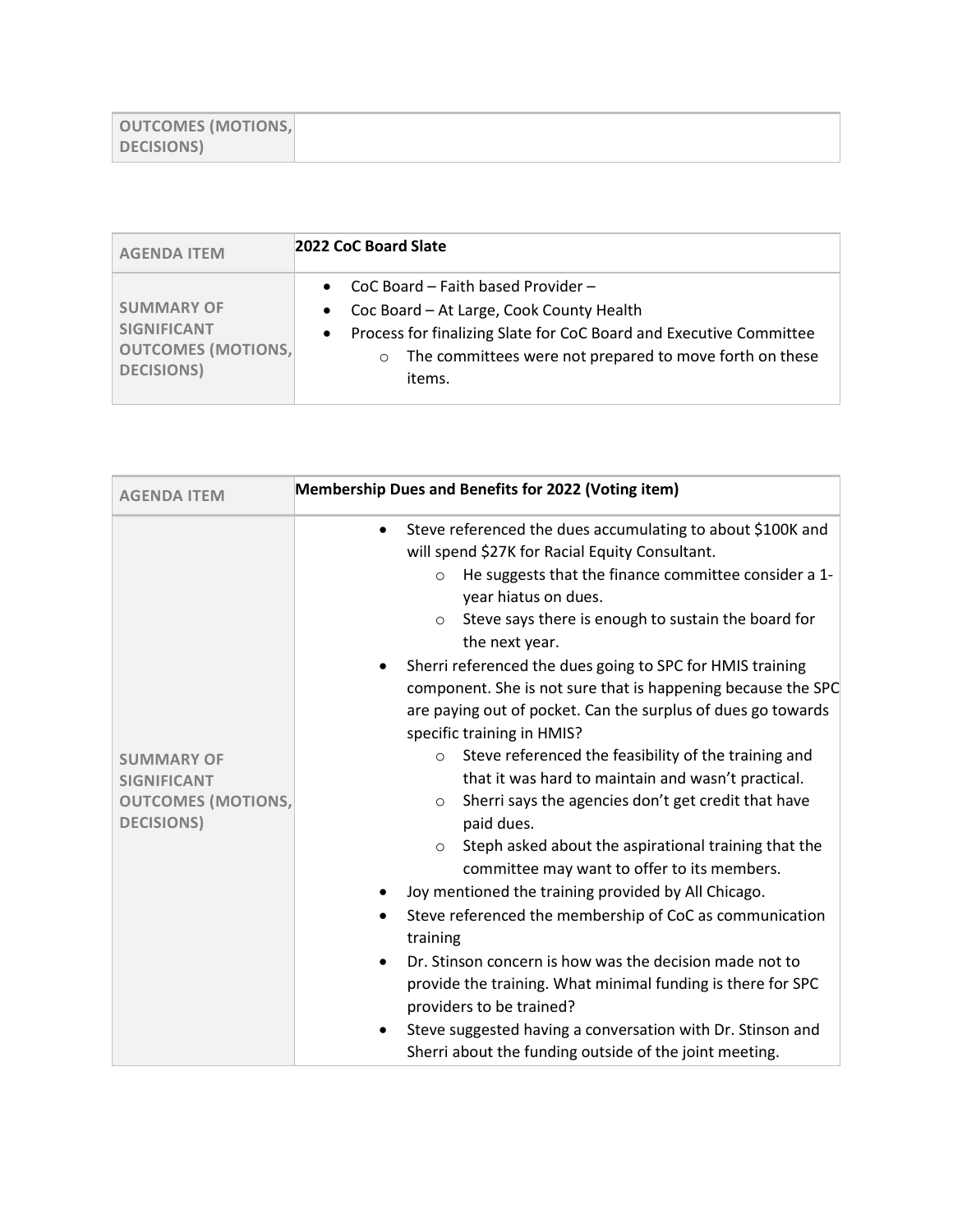|  | Steve referenced the dues will remain the same for 2022 for<br>organizations and individuals as they were in 2021. |
|--|--------------------------------------------------------------------------------------------------------------------|
|--|--------------------------------------------------------------------------------------------------------------------|

| <b>AGENDA ITEM</b>                      | <b>Work Planning for 2022</b>                                                                              |
|-----------------------------------------|------------------------------------------------------------------------------------------------------------|
|                                         | Recommending Roberts Rules of order to be used in<br>meetings.                                             |
|                                         | Dr. Stinson asks, will there be another methodology<br>$\circ$<br>instead of Robert's rule?                |
|                                         | Fred referenced the opportunity to discuss them. No<br>$\circ$<br>discussion ensued.                       |
|                                         | Review Board member Survey to develop work plan item.                                                      |
|                                         | Chris asked how many responses were received.<br>$\circ$                                                   |
|                                         | Chantelle shared that there were 9 responses to the<br>survey.                                             |
| <b>SUMMARY OF</b><br><b>SIGNIFICANT</b> | The committee suggested to Review this item during<br>$\circ$<br>the next meeting.                         |
| <b>OUTCOMES (MOTIONS,</b>               | 2022 CoC Board and Committee Orientation                                                                   |
| <b>DECISIONS</b> )                      | Fred referenced his suggestion to the EC to not<br>$\circ$<br>postpone the December meeting.               |
|                                         | Chris suggested holding a late December meeting to<br>$\circ$<br>complete the 2022 slate.                  |
|                                         | <b>Conflict of Interest Clarity</b>                                                                        |
|                                         | Membership Committee (poor attendance and purpose)                                                         |
|                                         | Review next meeting<br>$\circ$                                                                             |
|                                         | CoC membership Recruitment and Outreach                                                                    |
|                                         | Steph asks for a document to be sent via email to the<br>$\circ$<br>Joint committees about the open seats. |

| <b>AGENDA ITEM</b>                                                                         | Meeting Debrief - What went well today? What do we want to do<br>differently next time?                                                                                                                                                                                      |  |
|--------------------------------------------------------------------------------------------|------------------------------------------------------------------------------------------------------------------------------------------------------------------------------------------------------------------------------------------------------------------------------|--|
| <b>SUMMARY OF</b><br><b>SIGNIFICANT</b><br><b>OUTCOMES (MOTIONS,</b><br><b>DECISIONS</b> ) | Robret, Dr. Stinson, David each referenced the need to do a<br>$\bullet$<br>better job to orchestrate the meeting when some members<br>are not available to facilitate.<br>Members were disheartened that more could not be<br>$\bullet$<br>accomplished during the meeting. |  |

| <b>AGENDA ITEM</b> | Adjourn – Fred |
|--------------------|----------------|
|--------------------|----------------|